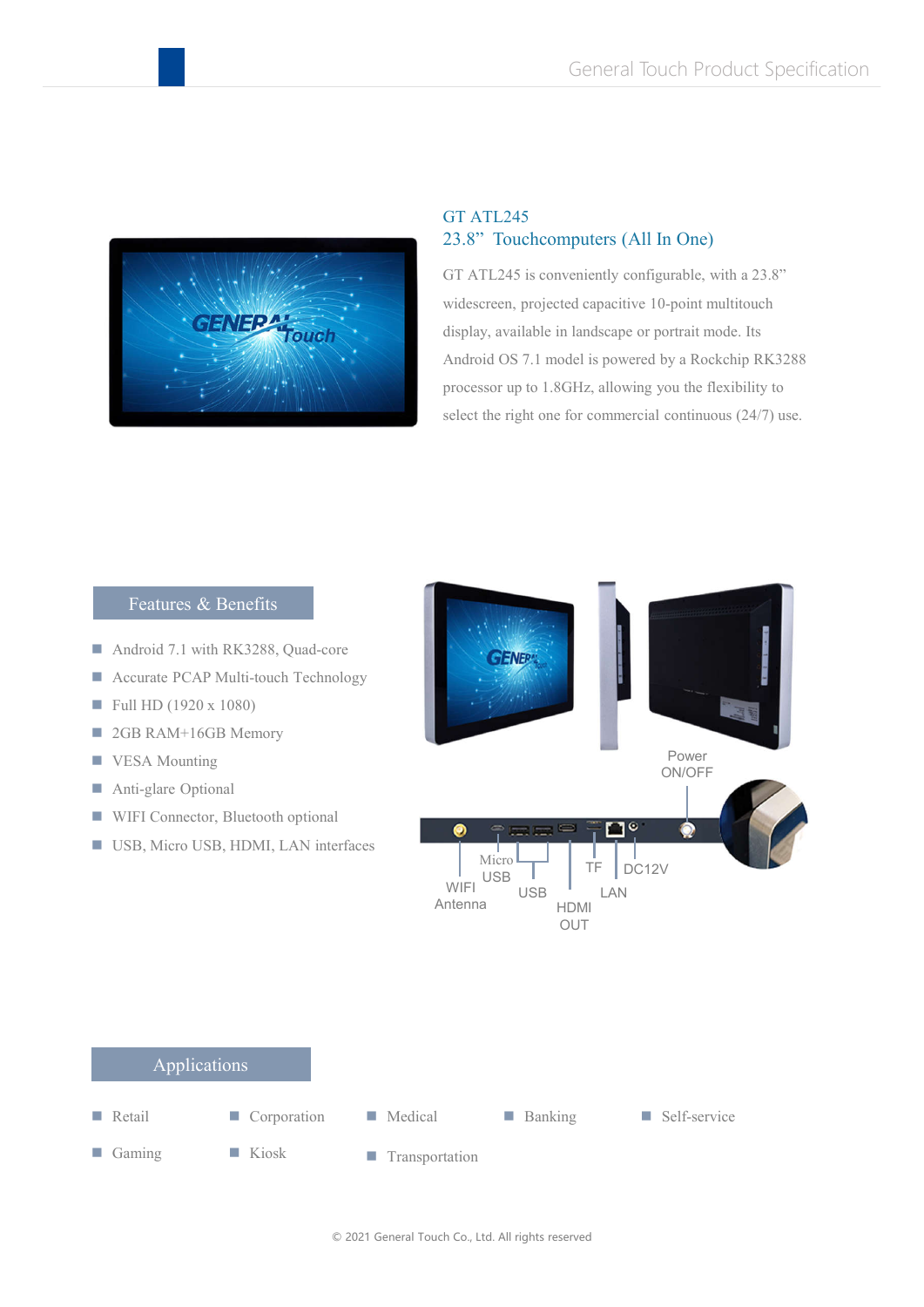## **SPECIFICATIONS**

| Name                                      | 23.8" Touchcomputers (All In One)                                   |                |  |
|-------------------------------------------|---------------------------------------------------------------------|----------------|--|
| Model                                     | ATL245                                                              |                |  |
| <b>PC</b> Parameters                      |                                                                     |                |  |
| Processor                                 | Rockchip RK3288, Quad-core, 1.8GHz                                  |                |  |
| Memory                                    | 2GB                                                                 |                |  |
| Storage                                   | 16GB                                                                |                |  |
| Default display                           | Landscape (Can be changed to portrait mode through system settings) |                |  |
| Operating System                          | Android7.1                                                          |                |  |
| Touch Technology                          | <b>PCAP</b>                                                         |                |  |
| Touch Point                               | 10                                                                  |                |  |
| <b>LCD</b> Panel Parameters               |                                                                     |                |  |
| Aspect Ratio                              | 16:9                                                                |                |  |
| Active Display Area (V x H)               | 527.04 $\times$ 296.46 mm                                           |                |  |
| Native Resolution                         | $1920 \times 1080$                                                  |                |  |
| Response Time (Typ.)                      | $26$ ms                                                             |                |  |
| Display Colors                            | 16.7M                                                               |                |  |
| Luminance (Typ.)                          | $250 \text{ cd/m}^2$                                                |                |  |
| Contrast Ratio (Typ.)                     | 3000:1                                                              |                |  |
| Viewing Angle (Typ.)                      | Horizontal (left/right) CR≥10                                       | 178° (89°/89°) |  |
|                                           | Vertical (up/down) CR≥10                                            | 178° (89°/89°) |  |
| I/O Port                                  |                                                                     |                |  |
| LAN                                       | $1 \times RJ45$                                                     |                |  |
| <b>WLAN</b>                               | WIFI/Bluetooth                                                      |                |  |
| <b>USB Port</b>                           | 2× USB2.0 1× Micro USB (OTG)                                        |                |  |
| VGA/HDMI/DP (Display) Port                | $1 \times$ HDMI out                                                 |                |  |
| Power In                                  | $1 \times 12$ V DC Jet $\emptyset$ 2.5                              |                |  |
| Overall Parameters                        |                                                                     |                |  |
| Case/Bezel Color                          | <b>Black</b>                                                        |                |  |
| Mounting Options                          | VESA 75 x 75 100 x100mm                                             |                |  |
| Outline Dimension $(W \times H \times D)$ | $584.1 \times 353.6 \times 45.8$ mm                                 |                |  |